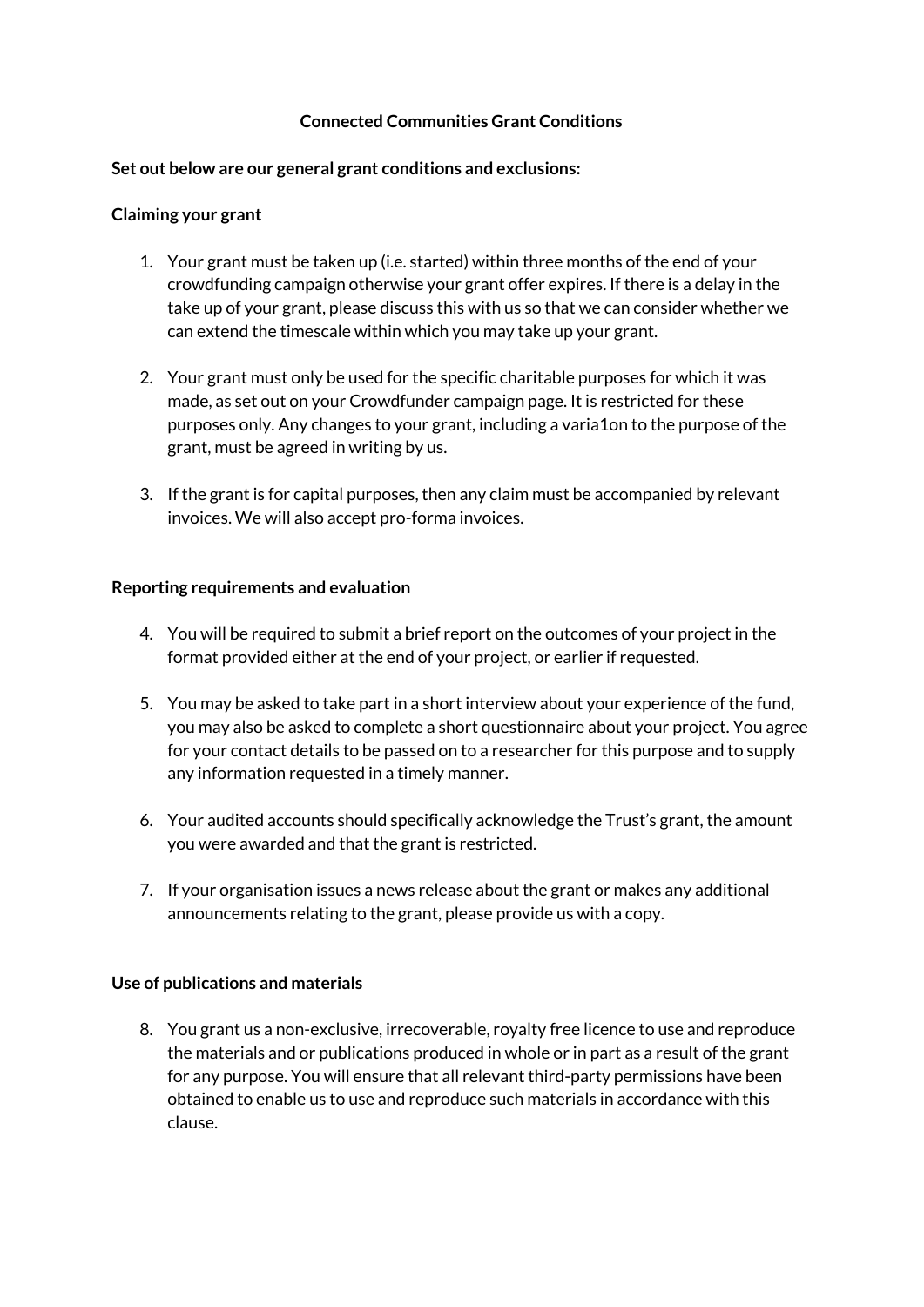9. If you did not inform us that you intended to sell or license for value the publications and or materials produced as a result of the grant in your original grant application then you can only do so with our express written permission. If we grant permission for you to sell or license for value such materials or publica1ons, unless you agree with us otherwise, you will pay us a proportion of any net profits equal to the proportion of funding we provided to produce the materials and or publications.

# **Employing Staff**

- 10. We expect you to comply with all relevant employment legislation and provide appropriate staff/volunteer supervision and support.
- 11. We will not fund posts which are paid below the current London Living Wage and we would encourage you to become a Living Wage Employer. Details of this can be found at: www.livingwage.org.uk. If you need help with this, please contact us.
- 12. We will not pay redundancy for any employee whose employment is terminated because funding has run out.

## **Equal opportunities**

13. We expect you to work within an equal opportuni1es framework in rela1on to your staff, volunteers, trustees and beneficiaries.

## **Organisational Issues**

- 14. Please inform us in writing of any major changes to your organisation, this may include impending mergers, financial difficulties, significant loss of funding, significant changes in staffing, and/or Charity Commission matters.
- 15. If you change your address, please inform us in writing, providing details of your new address on your organisation's headed notepaper.
- 16. It is a condition of grant aid that the organisation complies with Health and Safety legislation. If, following a monitoring or any other visit we are concerned about any aspect of health and safety, the grant shall be suspended until such time as the premises have been inspected and passed safe. Such an inspection shall be carried out by an independent consultant appointed by the Trust or by an officer of the relevant statutory authority. Any concerns about health and safety should be discussed with us at as early a stage as possible.